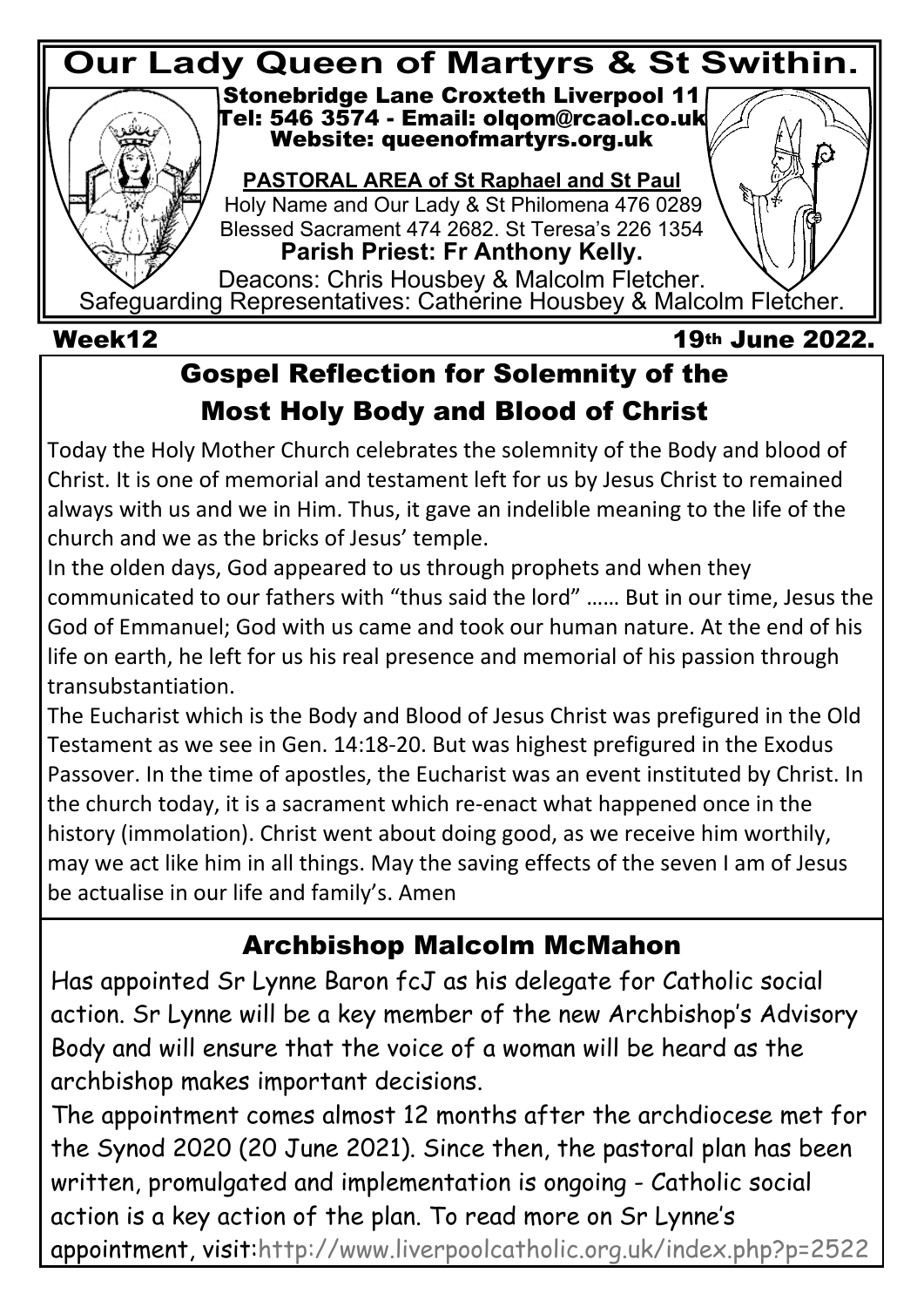#### **Solemnity of the birth of St John the Baptist**

Today is the Solemn feast of the birth of St. John the Baptist, the forerunner of our Lord Jesus Christ. John the Baptist was a great prophet. Even before his conception, the angel Gabriel announced to Zachariah that John would be great in the sight of the Lord. Moreover, Jesus Christ Himself testified that John the Baptist was 'more than a prophet', and that 'among those born of women there has not risen one greater than John Baptist'. The special way God prepared John, the unique mission God entrusted to him, and the faithful and successful manner he accomplished his mission, all these and more make John great.

The first reading says: 'The Lord called me before I was born; from my mother's womb he pronounced my name'. And this is certainly true of John the Baptist! In fact, God considered John so special that his mother's womb remained barren until he was conceived. In other words, Elizabeth's womb was reserved for the conception and birth of only John.

Secondly, even before his conception, God Himself gave the name 'John', as was announced by the angel Gabriel. Though, it was a name borne by none of his family members, his parents insisted on naming him 'John'.

Thirdly, even before John was conceived, God had designed that he would never take wine or strong drink; rather he would be filled with the Holy Spirit.

Fourthly, even before John was conceived, God had outlined his ministry or mission. So the angel announced to his father, Zachariah: 'He will turn many of the children of Israel to their God. He will also go before Him in the Spirit and power of Elijah . . . to make ready a people prepared for the Lord'.

At a time when people thought John was the Messiah, he glorified Christ by saying: 'I am not the one you imagine me to be and I am not fit to undo his sandals'. And somewhere else, John says, Jesus must increase and he himself must decrease. Moreover, earlier on John proclaimed Jesus as the Lamb of God who takes away the sins of the world. In short, John's successful mission prepared the people for Christ's glorious ministry, crowned with his glorifying death, resurrection and ascension.

The final 'tribute' to John from the first reading is that, the servant of God said: 'while I was thinking, "I have toiled in vain, I have exhausted myself for nothing" . . . all the while my cause was with the Lord, my reward with my God. I was honoured in the eyes of the Lord'. This certainly was the experience of John when he was imprisoned by King Herod and he sent his messengers to ask if Jesus was the Messiah. Thus, while John initially thought he had toiled in vain, Jesus praised him as being 'more than a prophet' and the greatest 'of all men born of women'. And in dying for the truth, God has eternally honoured John in heaven!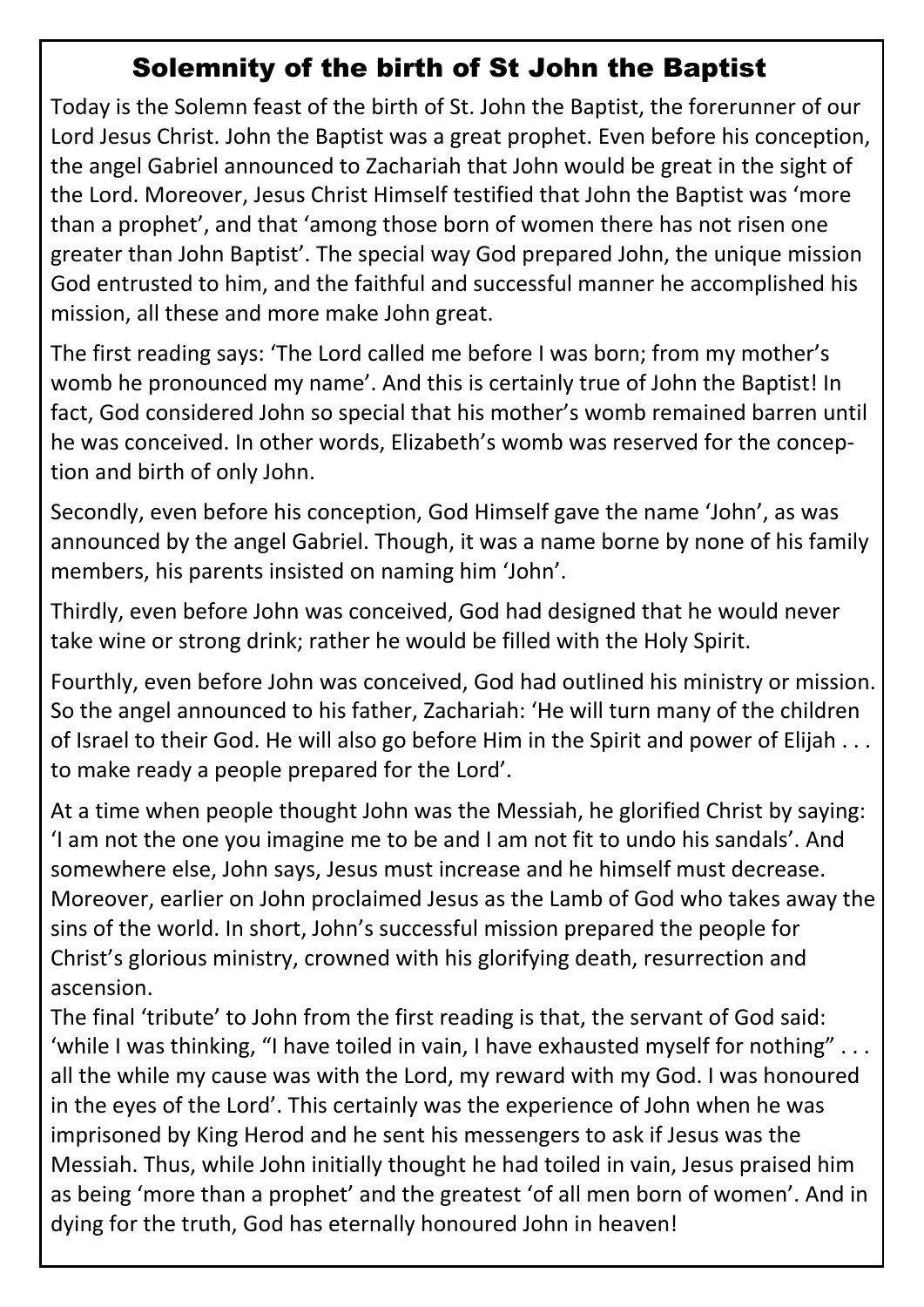### **Vacancies available at St Margaret Clitherow Centre and Liverpool Hope University.**

Liverpool Archdiocese has an exciting opportunity in its Finance Department for an Administrator who will:

- Deliver high quality, modern clerical and administrative support to all sections of the Finance Department.
- Devise, implement and maintain modern office administration systems.

• Assist with the preparation and distribution of memos, letters, reports, presentations and other correspondence as required. For more information,

Visit: liverpoolcatholic.org.uk/jobs

#### **CATHOLIC CHAPLAINCY ASSISTANT TO LIVERPOOL HOPE UNIVERSITY**

Interested? For an informal chat, contact Fr Stephen Pritchard on 0151 487 9372 or via email to pritchs@hope.ac.uk

> A job description and application pack is available at: www.liverpoolcatholic.org.uk/jobs

'Are you interested in working with students for nine months at Liverpool Hope University as part of the Chaplaincy Team?'

Would you enjoy supporting students and staff on their journey of faith, liasing with faith societies and helping to plan retreats and other faith events?

If so, this opportunity working for the Archdiocese of Liverpool might be just right for you!

Starting September 2022, the Catholic Chaplaincy Assistant would be required to work 20 hours per week until May 2023. The salary is £7,493.85 paid in equal instalments over 9 months.

This post is subject to an enhanced disclosure and barring service check This application is covered by a genuine occupational requirement under The Employment Equality (Religion or belief) Regulations 2003, Section 7, subsection (2) **Closing Date: Friday 1st July 2022**

#### **The Relics of St Bernadette Living Faith**

In September and October this year, the relics of St Bernadette will journey on pilgrimage to England, Scotland, and Wales for the very first time. This very special once in a lifetime event will provide an opportunity for people of all ages and backgrounds to experience the special gifts and charisms of Lourdes, in a church or cathedral near them.

New copies available from the Piety Stall £1 each

### **Open Evening at St Edwards College**

Sandfield Park Thursday 23rd June 5 - 8pm For pupils in year 5. An opportunity to view the facilities and chat to staff.